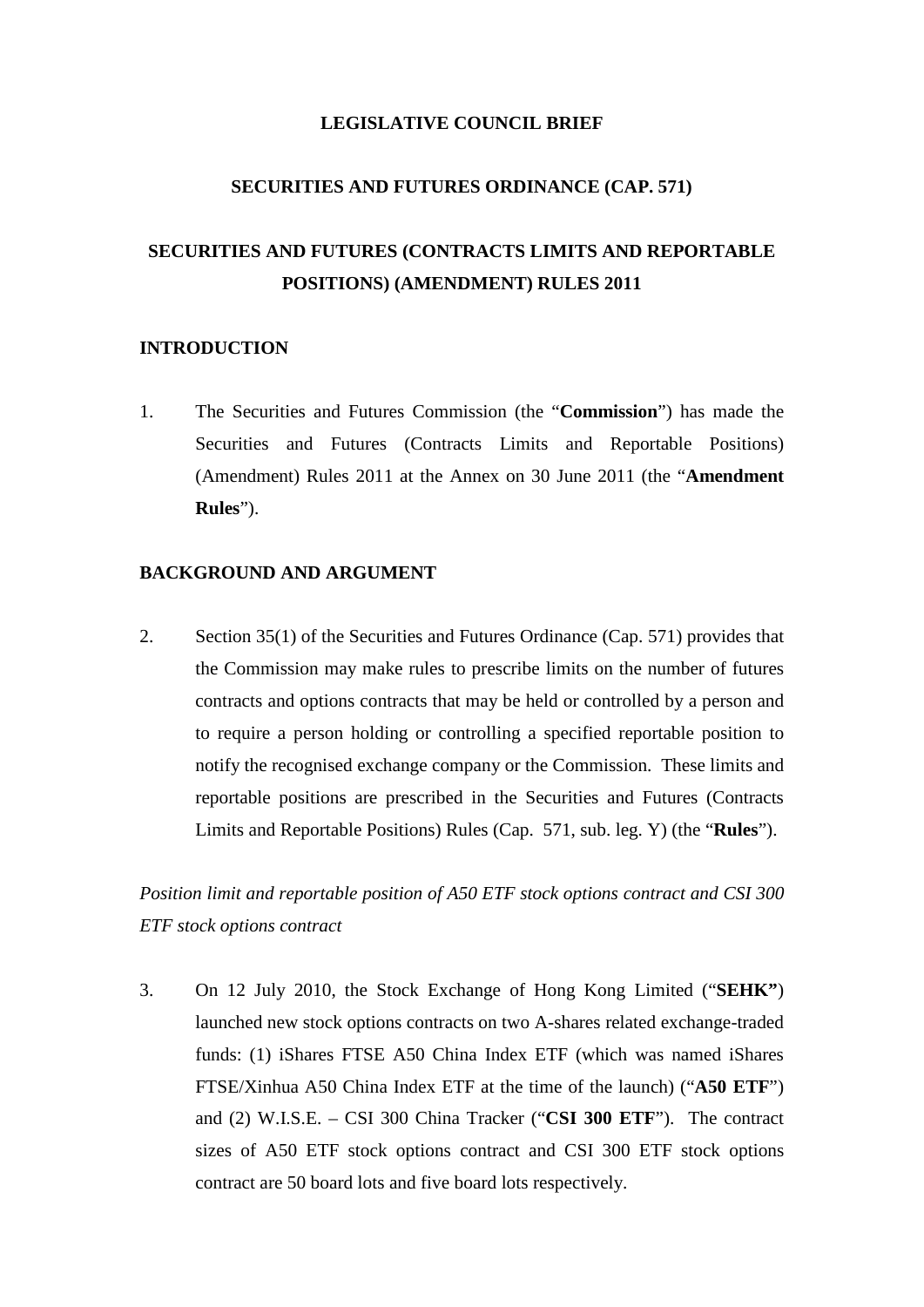4. The SFC proposes to set a position limit of 50,000 open contracts for both the A50 ETF and the CSI 300 ETF stock options contract. The SFC proposes to set the large open position reporting levels for both the A50 ETF and the CSI 300 ETF stock options contract at 1,000 open contracts per options class per expiry month. These proposed requirements largely parallel the large open position reporting level and position limit for most stock options contracts traded on SEHK.

# *Position limit and reportable position of HSI Dividend Point Index futures contract and HSCEI Dividend Point Index futures contract*

- 5. On 1 November 2010, the Hong Kong Futures Exchange Limited (**"HKFE"**) launched the HSI Dividend Point Index futures contracts and the HSCEI Dividend Point futures contract. The contract multiplier for the HSI Dividend Point Index futures contract and the HSCEI Dividend Point Index futures contract is HKD50 per Index point.
- 6. Under the rules of the HKFE, the large open position reporting levels for HSI Dividend Point Index futures contract and HSCEI Dividend Point Index futures contract are both 1,000 open contracts in any one contract month. The SFC's proposed amendments to the Rules will follow the reporting level for HSI Dividend Point Index futures contracts and HSCEI Dividend Point Index futures contracts in HKFE's rules.
- 7. There will be no statutory position limit for the HSI Dividend Point Index futures contract and the HSCEI Dividend Point Index futures contract. This is because market participants will not be able to manipulate the levels of the underlying dividend point indices of these futures contracts. There is also no position limit on these futures contracts under the contract specifications of the HKFE.

### *Proposed Amendments to the Rules*

8. The Commission proposes to amend the Rules to set a position limit and reportable position for each of the A50 ETF stock options contract, the CSI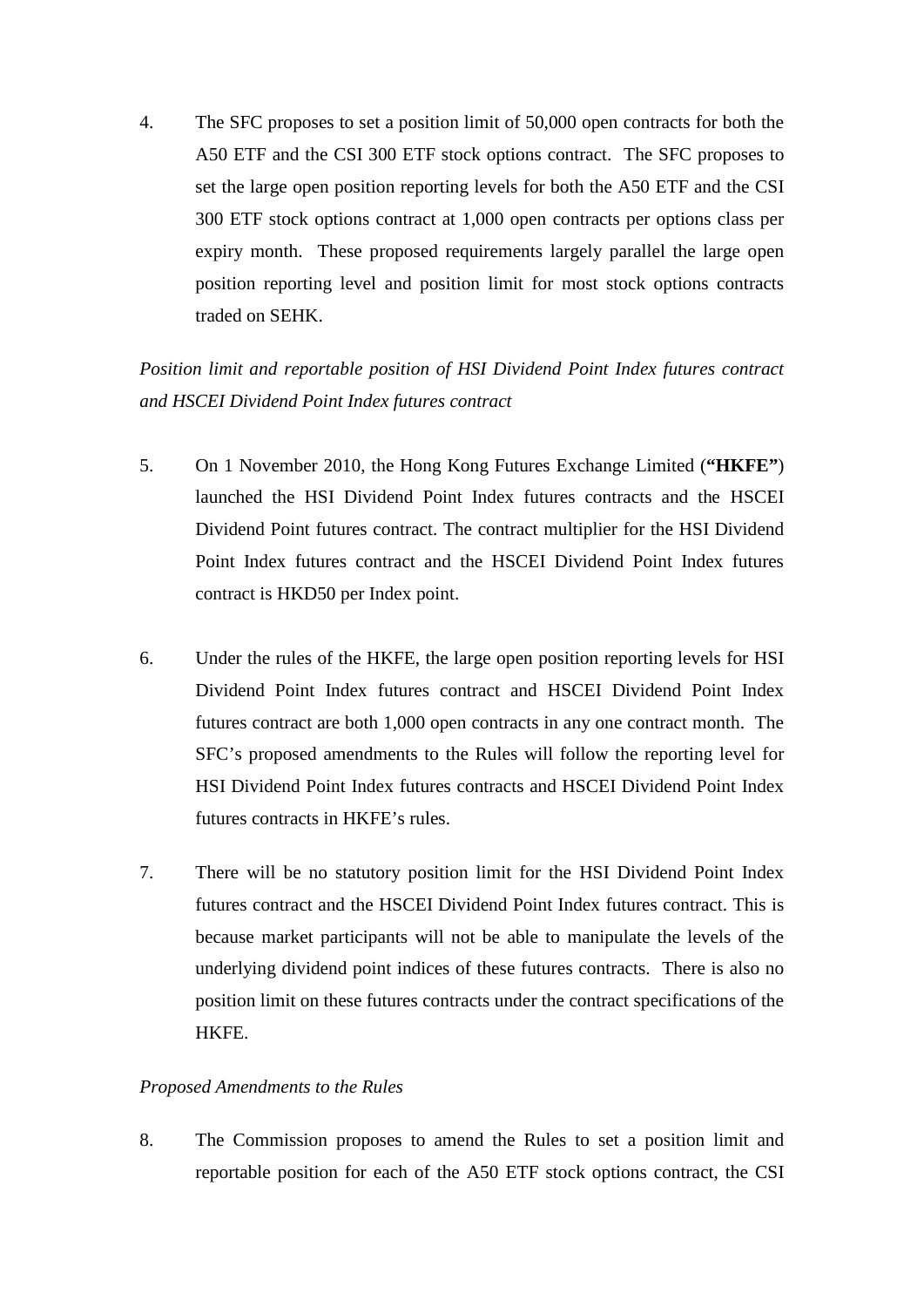300 ETF stock options contract, the HSI Dividend Point Index futures contract and the HSCEI Dividend Point Index futures contract. The Commission also proposes to repeal Schedules 1 and 2 of the Rules so that the items can be renumbered for ease of reference.

### **THE AMENDMENT RULES**

- 9. Section 3 of the Amendment Rules amends the Rules by repealing Schedules 1 and 2 and substituting new Schedules 1 and 2.
- 10. The new Schedule 1 re-numbers the existing items and adds items 9 and 10 to Schedule 1 to specify the large open position reporting levels of the HSI Dividend Point Index futures contract and HSCEI Dividend Point Index futures contract. No statutory position limit will be set for these dividend point index futures contracts. The additions to Schedule 1 follow the large open position reporting level and position limits specified in the contract specifications of HKFE.
- 11. The new Schedule 2 re-numbers the existing items and adds items 3 and 4 to Schedule 2 to specify the position limits and large open position reporting levels for the A50 ETF stock options contract and the CSI 300 ETF stock options contract. The additions to Schedule 2 largely follow the position limits and the large open position reporting levels stipulated in the rules for most stock options contracts on shares listed on a stock market operated by SEHK.

### **PUBLIC CONSULTATION**

12. The HSI Dividend Point Index futures contract and HSCEI Dividend Point Index futures contract were launched on 1 November 2010 and the A50 ETF stock options contract and the CSI 300 ETF stock options contract were launched on 12 July 2010. Since market participants are required to comply with the reporting requirements and the position limits specified in the HKFE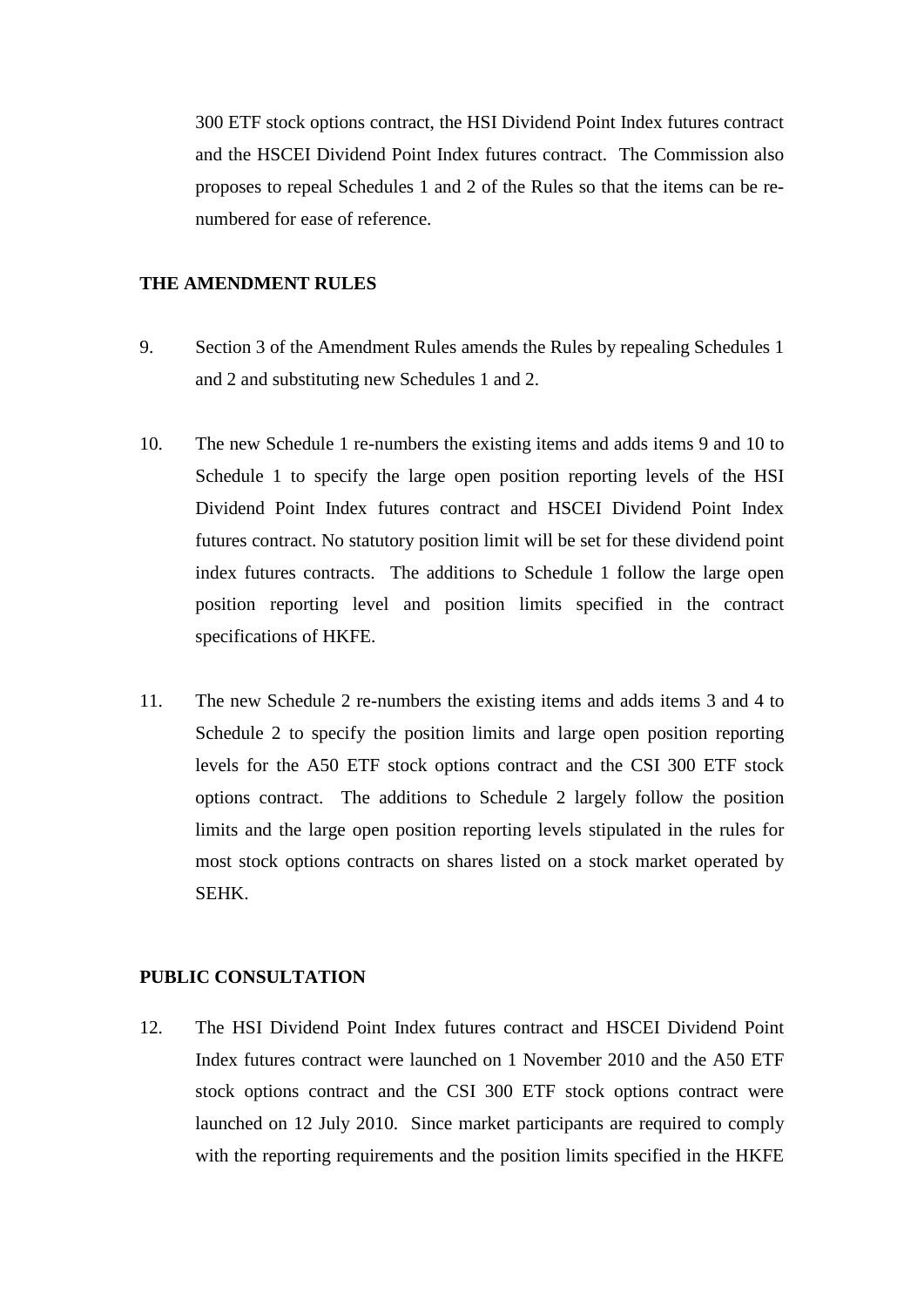and SEHK rules, the Commission does not consider it necessary to conduct any public consultation on the Amendment Rules because they mainly set the same reporting level and position limit in respect of the HSI Dividend Point Index futures contracts and HSCEI Dividend Point Index futures contracts as in HKFE's rules and for the A50 ETF stock options contract and the CSI 300 ETF stock options contract as in SEHK's rules.

## **FINANCIAL AND STAFFING IMPLICATIONS**

13. There are no financial or staffing implications for the Government or for the Commission.

### **COMMENCEMENT**

14. The Amendment Rules will come into operation on 25 November 2011.

### **PUBLICITY**

15. The Amendment Rules will be gazetted on 8 July 2011.

### **ENQUIRIES**

16. For any enquiries on this brief, please contact Stanley Ng, Senior Manager of the Supervision of Markets Division of the Commission (at 2283 6133) or Annabel Lee, Counsel of the Legal Services Division of the Commission (at 2283 6183).

# **The Securities and Futures Commission 4 July 2011**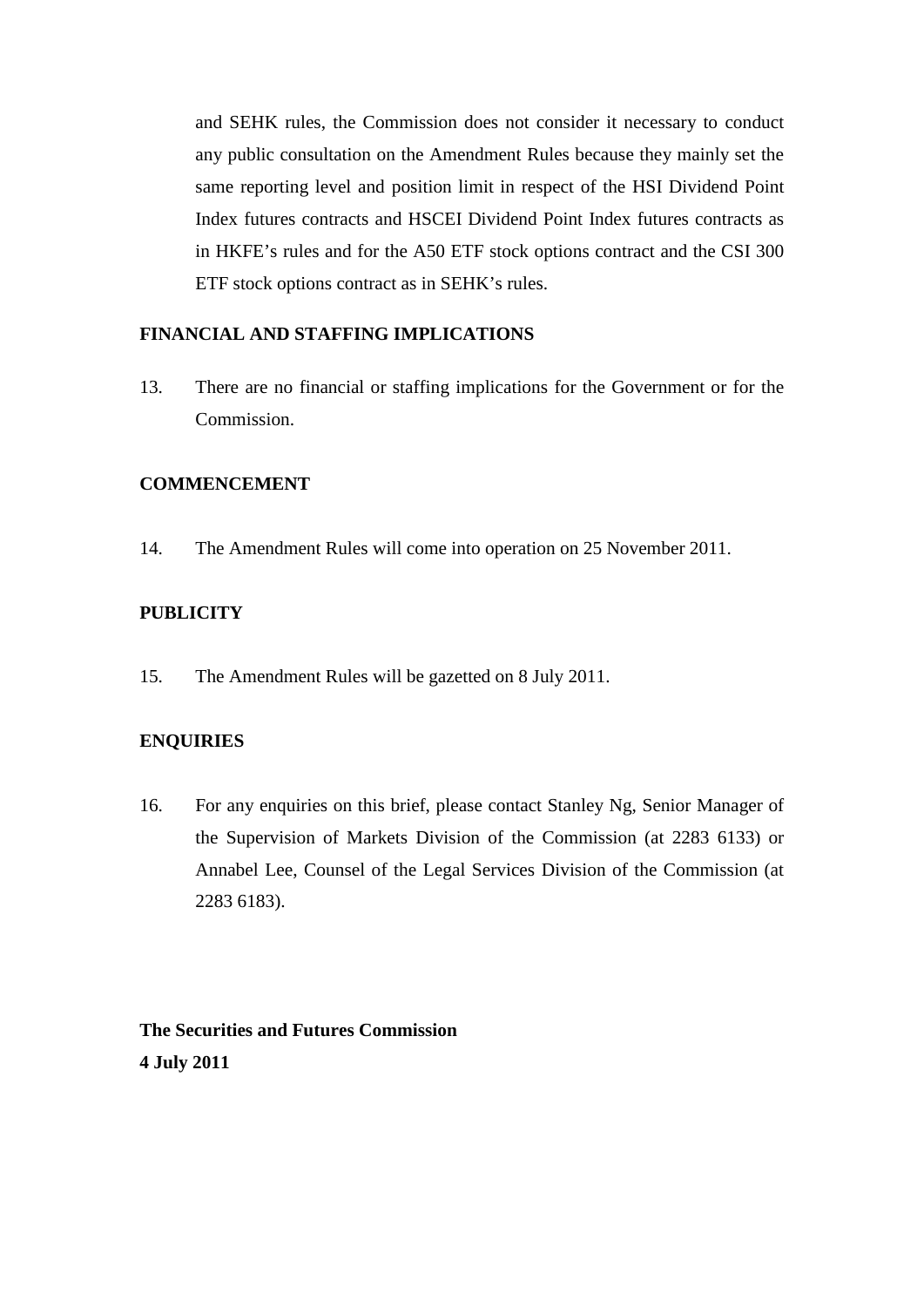#### Securities and Futures (Contracts Limits and Reportable Positions) (Amendment) Rules 2011

Annex

#### Securities and Futures (Contracts Limitsand Reportable Positions) (Amendment) Rules 2011

### **Securities and Futures (Contracts Limits and Reportable Positions) (Amendment) Rules 2011**

### 1. Commencement

#### Securities and Futures (Contracts Limits and Reportable Positions) Rules amended 2.

#### Schedules 1 and 2 substituted 3.

### **Prescribed Limit and Reporting Level for Futures Contracts**

| Item           | Futures contract                                                                       | Prescribed limit                                          | Reporting level                                           |
|----------------|----------------------------------------------------------------------------------------|-----------------------------------------------------------|-----------------------------------------------------------|
| $\mathbf{1}$ . | Stock futures<br>contracts on<br>shares listed on a<br>stock market<br>operated by the | $5000$ open<br>contracts for any<br>one contract<br>month | $1000$ open<br>contracts for any<br>one contract<br>month |

| Section 1 |            |                                                                                                                                                                                                                                |                                                                                                  | $\mathbf 1$                                                                  | Section 3 |                                                                                                                                      |                                                                                                                                                          | 2                                                                                                                                                      |
|-----------|------------|--------------------------------------------------------------------------------------------------------------------------------------------------------------------------------------------------------------------------------|--------------------------------------------------------------------------------------------------|------------------------------------------------------------------------------|-----------|--------------------------------------------------------------------------------------------------------------------------------------|----------------------------------------------------------------------------------------------------------------------------------------------------------|--------------------------------------------------------------------------------------------------------------------------------------------------------|
|           |            | <b>Securities and Futures (Contracts Limits and</b><br><b>Reportable Positions) (Amendment) Rules 2011</b>                                                                                                                     |                                                                                                  |                                                                              | Item      | <b>Futures contract</b><br><b>Stock Exchange</b><br>Company                                                                          | Prescribed limit                                                                                                                                         | Reporting level                                                                                                                                        |
|           |            | (Made by the Securities and Futures Commission under section 35(1) of the<br>Securities and Futures Ordinance (Cap. 571))                                                                                                      |                                                                                                  |                                                                              | 2.        | Three-Month<br>Hong Kong<br>Interbank Offered<br>Rate futures                                                                        | Nil                                                                                                                                                      | 1 000 open<br>contracts for any<br>one contract<br>month; 4 000                                                                                        |
| 1.        |            | Commencement<br>These Rules come into operation on 25 November 2011.                                                                                                                                                           |                                                                                                  |                                                                              |           | contract                                                                                                                             |                                                                                                                                                          | open contracts<br>for all contract<br>months                                                                                                           |
| 2.        | section 3. | Securities and Futures (Contracts Limits and Reportable<br><b>Positions) Rules amended</b><br>The Securities and Futures (Contracts Limits and Reportable<br>Positions) Rules (Cap. 571 sub. leg. Y) are amended as set out in |                                                                                                  |                                                                              | 3.        | One-Month Hong<br>Kong Interbank<br><b>Offered Rate</b><br>futures contract                                                          | Nil                                                                                                                                                      | 1 000 open<br>contracts for any<br>one contract<br>month; 4 000<br>open contracts<br>for all contract<br>months                                        |
| 3.        |            | <b>Schedules 1 and 2 substituted</b><br>Schedules 1 and 2-<br><b>Repeal the Schedules</b><br><b>Substitute</b>                                                                                                                 | "Schedule 1                                                                                      | [ss. $2(1)$ & $5(a)$ ]                                                       | 4.        | Hang Seng Index<br>futures and<br>options contracts,<br>and Mini-Hang<br>Seng Index<br>futures contracts<br>and options<br>contracts | $10000$ long or<br>short position<br>delta limit for all<br>contract months<br>combined,<br>provided the<br>position delta for<br>the Mini-Hang          | 500 open Hang<br>Seng Index<br>futures contracts<br>for any one<br>contract month;<br>500 open Hang<br>Seng Index<br>options contracts                 |
|           | Item<br>1. | <b>Prescribed Limit and Reporting Level for Futures</b><br>Futures contract<br><b>Stock futures</b><br>contracts on<br>shares listed on a<br>stock market<br>operated by the                                                   | <b>Contracts</b><br>Prescribed limit<br>5 000 open<br>contracts for any<br>one contract<br>month | Reporting level<br>$1000$ open<br>contracts for any<br>one contract<br>month |           |                                                                                                                                      | Seng Index<br>futures contracts<br>or Mini-Hang<br>Seng Index<br>options contracts<br>shall not at any<br>time exceed<br>$2000$ long or<br>short for all | for any one<br>series; 2 500<br>open Mini-Hang<br>Seng Index<br>futures contracts<br>for any one<br>contract month<br>and 2 500 open<br>Mini-Hang Seng |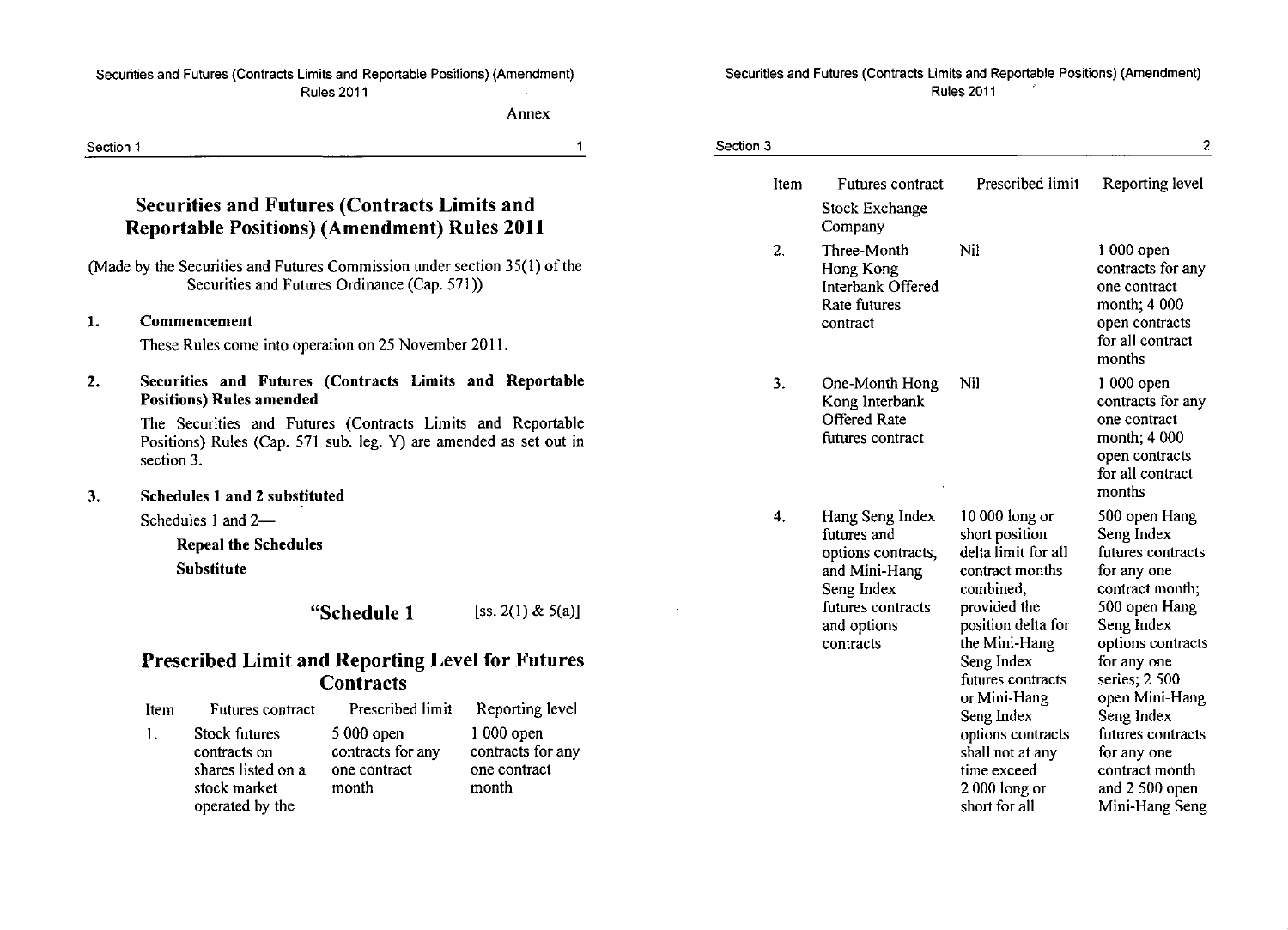### Securities and Futures (Contracts Limits and Reportable Positions) (Amendment) Securities and Futures (Contracts Limits and Reportable Positions) (Amendment)<br>Rules 2011 Rules 2011 Rules 2011

 $\epsilon$ 

| Section 3 |                                                                                                                                                                       |                                                                                                                                                              | 3                                                                                                                                                                                           | Section 3 |                                                                   |                                                                                                                                  | $\overline{4}$                                                                                                                                                                                 |
|-----------|-----------------------------------------------------------------------------------------------------------------------------------------------------------------------|--------------------------------------------------------------------------------------------------------------------------------------------------------------|---------------------------------------------------------------------------------------------------------------------------------------------------------------------------------------------|-----------|-------------------------------------------------------------------|----------------------------------------------------------------------------------------------------------------------------------|------------------------------------------------------------------------------------------------------------------------------------------------------------------------------------------------|
| Item      | <b>Futures contract</b>                                                                                                                                               | Prescribed limit                                                                                                                                             | Reporting level                                                                                                                                                                             | Item      | Futures contract                                                  | Prescribed limit                                                                                                                 | Reporting level                                                                                                                                                                                |
|           |                                                                                                                                                                       | contract months<br>combined                                                                                                                                  | Index options<br>contracts for any<br>one series                                                                                                                                            | 8.        | Three Year<br>Exchange Fund<br>Note (EFN)                         | 5 000 open<br>contracts for any<br>one contract                                                                                  | 1 000 open<br>contracts for any<br>one contract                                                                                                                                                |
| 5.        | Hang Seng China<br><b>Enterprises Index</b><br>futures contracts<br>and options<br>contracts, and<br>Mini-Hang Seng<br>China Enterprises<br>Index futures<br>contract | 12 000 long or<br>short position<br>delta limit for all<br>contract months<br>combined,<br>provided the<br>position delta for<br>the Mini-Hang<br>Seng China | 500 open Hang<br>Seng China<br>Enterprises<br>Index futures<br>contracts for any<br>one contract<br>month; 500 open<br>Hang Seng<br>China                                                   |           | futures contract                                                  | month except that<br>the limit for the<br>spot month<br>contract during<br>the last 6 trading<br>days is 1 000<br>open contracts | month except<br>that the<br>reportable<br>position for the<br>spot month<br>contract during<br>the last 6 trading<br>days is 200 open<br>contracts                                             |
|           |                                                                                                                                                                       | <b>Enterprises Index</b><br>futures contracts<br>shall not at any<br>time exceed<br>$2400$ long or<br>short for all<br>contract months<br>combined           | Enterprises<br>Index options<br>contracts for any<br>one series and<br>2 500 open Mini-<br>Hang Seng<br>China<br>Enterprises<br>Index futures<br>contracts for any<br>one contract<br>month | 9.        | FTSE/Xinhua<br>China 25 Index<br>futures and<br>options contracts | 6 000 long or<br>short position<br>delta limit for all<br>contract months<br>combined                                            | 500 open<br>FTSE/Xinhua<br>China 25 Index<br>futures contracts<br>for any one<br>contract month<br>and 500 open<br>FTSE/Xinhua<br>China 25 Index<br>options contracts<br>for any one<br>series |
| 6.        | Hang Seng China<br>H-Financials<br><b>Index futures</b><br>contract                                                                                                   | 10 000 long or<br>short position<br>delta limit for all<br>contract months                                                                                   | 500 open<br>contracts for any<br>one contract<br>month                                                                                                                                      | 10.       | <b>HSI</b> Dividend<br>Point Index<br>futures contract            | Nil                                                                                                                              | $1000$ open<br>contracts for any<br>one contract<br>month                                                                                                                                      |
| 7.        | Gold futures<br>contract                                                                                                                                              | combined<br>Nil                                                                                                                                              | 500 open<br>contracts for any<br>one contract<br>month                                                                                                                                      | 11.       | <b>HSCEI</b> Dividend<br>Point Index<br>futures contract          | Nil                                                                                                                              | 1 000 open<br>contracts for any<br>one contract<br>month                                                                                                                                       |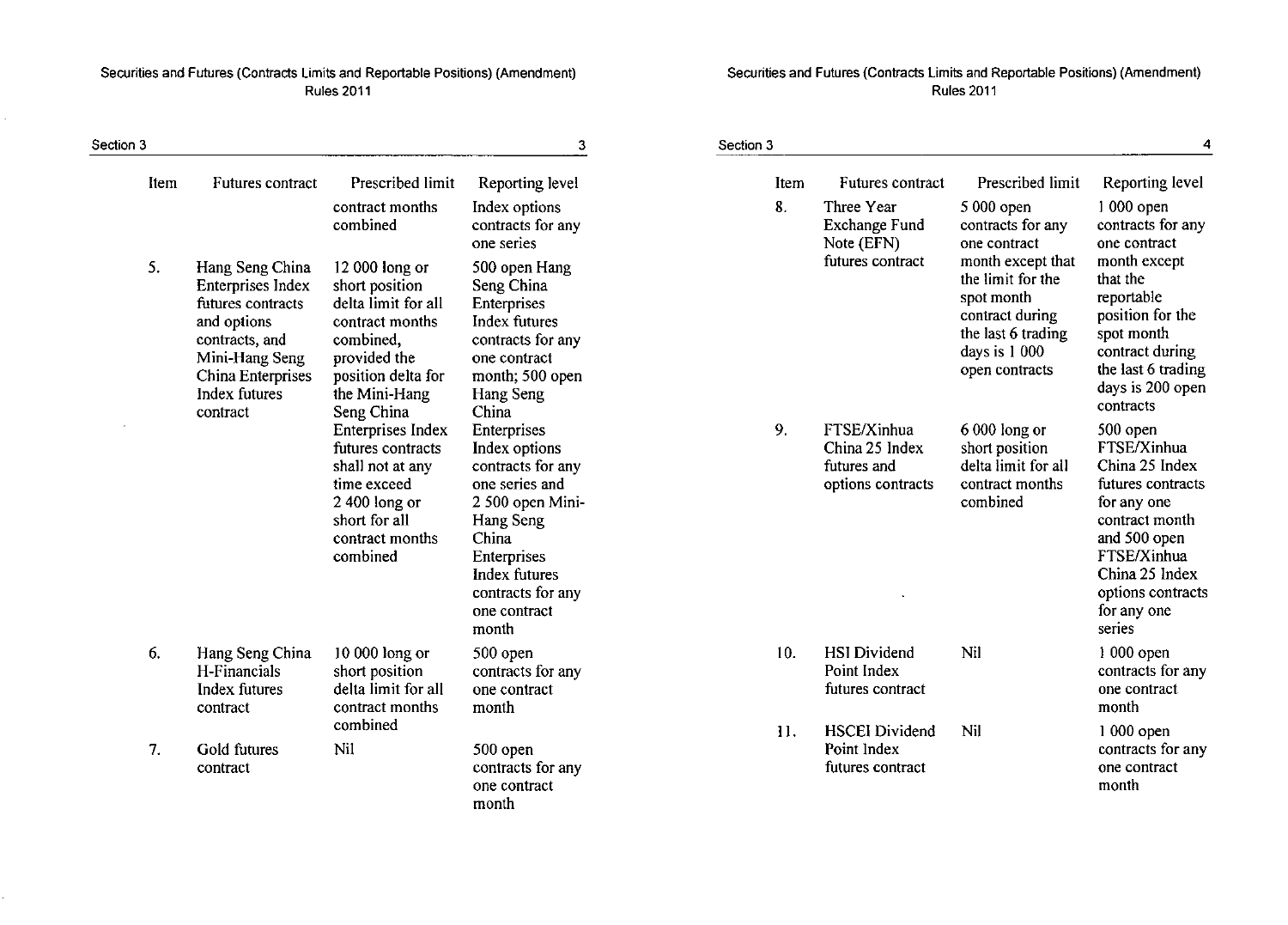### Securities and Futures (Contracts Limits and Reportable Positions) (Amendment) Rules 2011

| Section 3 |      |                  |                                  |  |
|-----------|------|------------------|----------------------------------|--|
|           | Item | Futures contract | Prescribed limit Reporting level |  |

**Schedule 2** [ss. 2(1) & 5(b)]

 $\bar{z}$ 

# **Prescribed Limit and Reporting Level for Stock Options Contracts**

| Item | Stock options<br>contract                                                                                                  | <b>Prescribed limit</b>                                                                                             | Reporting level                                                  |
|------|----------------------------------------------------------------------------------------------------------------------------|---------------------------------------------------------------------------------------------------------------------|------------------------------------------------------------------|
| 1.   | Stock options<br>contracts on<br>shares listed on a<br>stock market<br>operated by the<br><b>Stock Exchange</b><br>Company | 50 000 open<br>contracts per<br>option class in<br>any one market<br>direction for all<br>expiry months<br>combined | 1 000 open<br>contracts per<br>option class per<br>expiry month  |
| 2.   | Tracker Fund of<br>Hong Kong stock<br>options contract                                                                     | 50 000 open<br>contracts per<br>option class in<br>any one market<br>direction for all<br>expiry months<br>combined | 1 000 open<br>contracts per<br>option class per<br>expiry month  |
| 3.   | iShares FTSE<br>A50 China Index<br>ETF stock options<br>contract                                                           | 50 000 open<br>contracts per<br>option class in<br>any one market<br>direction for all<br>expiry months<br>combined | $1000$ open<br>contracts per<br>option class per<br>expiry month |
| 4.   | $W.I.S.E. - CSI$<br>300 China<br><b>Tracker stock</b>                                                                      | 50 000 open<br>contracts per<br>option class in                                                                     | 1 000 open<br>contracts per<br>option class per                  |

 $\sim$ 

| Section 3 |                           |                                                                  | 6                                                                    |
|-----------|---------------------------|------------------------------------------------------------------|----------------------------------------------------------------------|
| Item      | Stock options<br>contract | Prescribed limit                                                 | Reporting level                                                      |
|           | options contract          | any one market<br>direction for all<br>expiry months<br>combined | expiry month".                                                       |
|           |                           |                                                                  |                                                                      |
|           |                           | Alexa Lam                                                        | Acting Chief Executive Officer,<br>Securities and Futures Commission |

4 July 2011

 $\sim$ 

#### Securities and Futures (Contracts Limits and Reportable Positions) (Amendment) Rules 2011